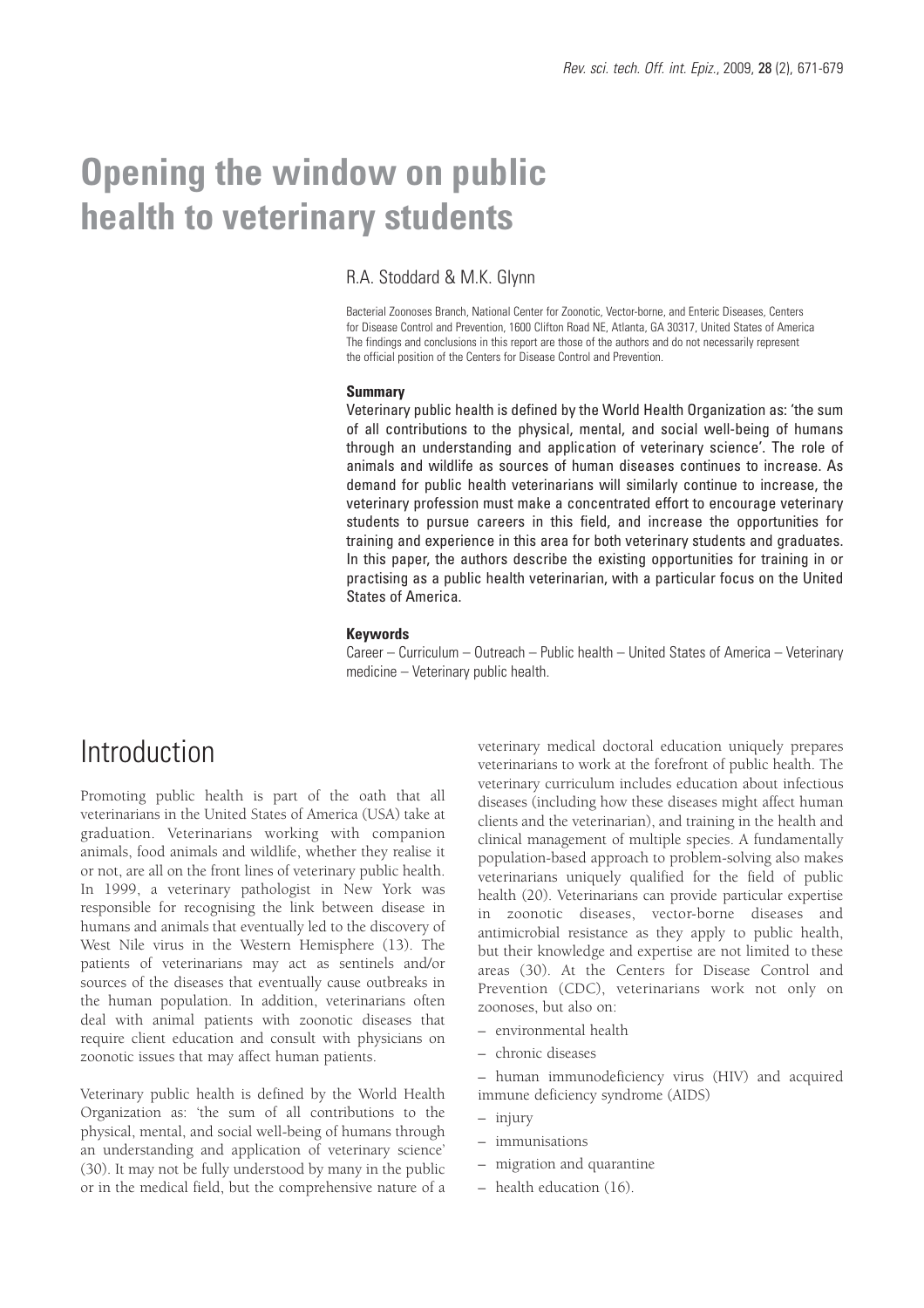Veterinarians in public health can work at state and local agencies, along with federal agencies, such as:

*a*) those within the Department of Health and Human Services (HHS), including:

- the CDC
- the Food and Drug Administration
- the National Institutes of Health

*b*) agencies within the US Department of Agriculture (USDA), including:

- the Animal and Plant Health Inspection Service
- the Food Safety Inspection Service (FSIS)
- *c*) the Environmental Protection Agency

*d*) the Department of Defense and the military branches of the uniformed services

*e*) a myriad of other federal agencies in various roles.

Some federal veterinarians are also commissioned officers in the US Public Health Service Commissioned Corps (www.usphs.gov). Corps officers are employed in a variety of positions throughout the HHS and certain non-HHS federal agencies and programmes, in the areas of disease control and prevention and other health-related fields.

Currently, 4.1% of the almost 84,000 veterinarians in the USA work for local, state or federal agencies or the uniformed services, with about 90 of those veterinarians working at CDC (1, 16). As of 2007, it was estimated that there was a shortage of approximately 1,500 veterinarians in public health, and that, in the next 20 years, this shortage could rise to 15,000 (29). Although the percentage of graduating veterinary students entering public health practice (in local, state and federal government and the uniformed services) doubled between 1984 and 2007, this has still only been an increase from 0.9% to 1.8% of all graduates (24, 28). The demand for veterinarians entering the public health sector will only increase; therefore the veterinary profession must make a concentrated effort to encourage students to pursue careers in this field.

## Current public health education for veterinary students

Veterinary students can be exposed to public health through their core and elective courses and through externships at outside locations. Many of the required courses in the veterinary curriculum tend to focus on issues that veterinarians will face when diagnosing and treating zoonotic diseases and educating their clients about protecting themselves from zoonotic disease risks. The current curricula do not necessarily cover potential career paths for students interested in public health (based on a sample of available syllabi that the authors reviewed).

Although the experience of the lead author, when she was a veterinary student, demonstrates that students who are interested in public health careers will search out information on the topic from various sources, many students may not achieve a career pathway in public health until some years after graduation. Many veterinary schools have a variety of dual degree programmes that include public health training and allow for the pursuit of a veterinary degree along with a graduate degree, for example (but not limited to) an advanced degree in microbiology, epidemiology or public health. Some dual degree programmes include financial assistance. Opportunities for veterinary students after graduation can occur either through studying for additional degrees or involvement in fellowship or training programmes. Training programmes and careers in public health tend to follow one of three main paths:

- laboratory research
- epidemiology

– the development, implementation and evaluation of disease prevention and control programmes.

## Education through the core curriculum

The authors obtained information about courses in the core curriculum that were directly or indirectly related to public health through the following methods:

– making direct enquiries with faculty staff at veterinary schools

– accessing information on the websites of veterinary schools (accessed on 3 July 2008)

– gathering previously published information (22) from veterinary schools.

At present, all veterinary schools have required courses in the curriculum which emphasise public health or related topics, such as epidemiology, preventive medicine, zoonoses and food safety (Table I). In addition to academic courses, the University of Minnesota has a required veterinary public health rotation and an elective externship in public health practice. Michigan State University has an elective veterinary public health field experience or research clerkship. As recommended in a symposium sponsored by the American Veterinary Medical Association, 'Public health in a new millennium', veterinary schools should have a separate public health course for educating students on issues not addressed in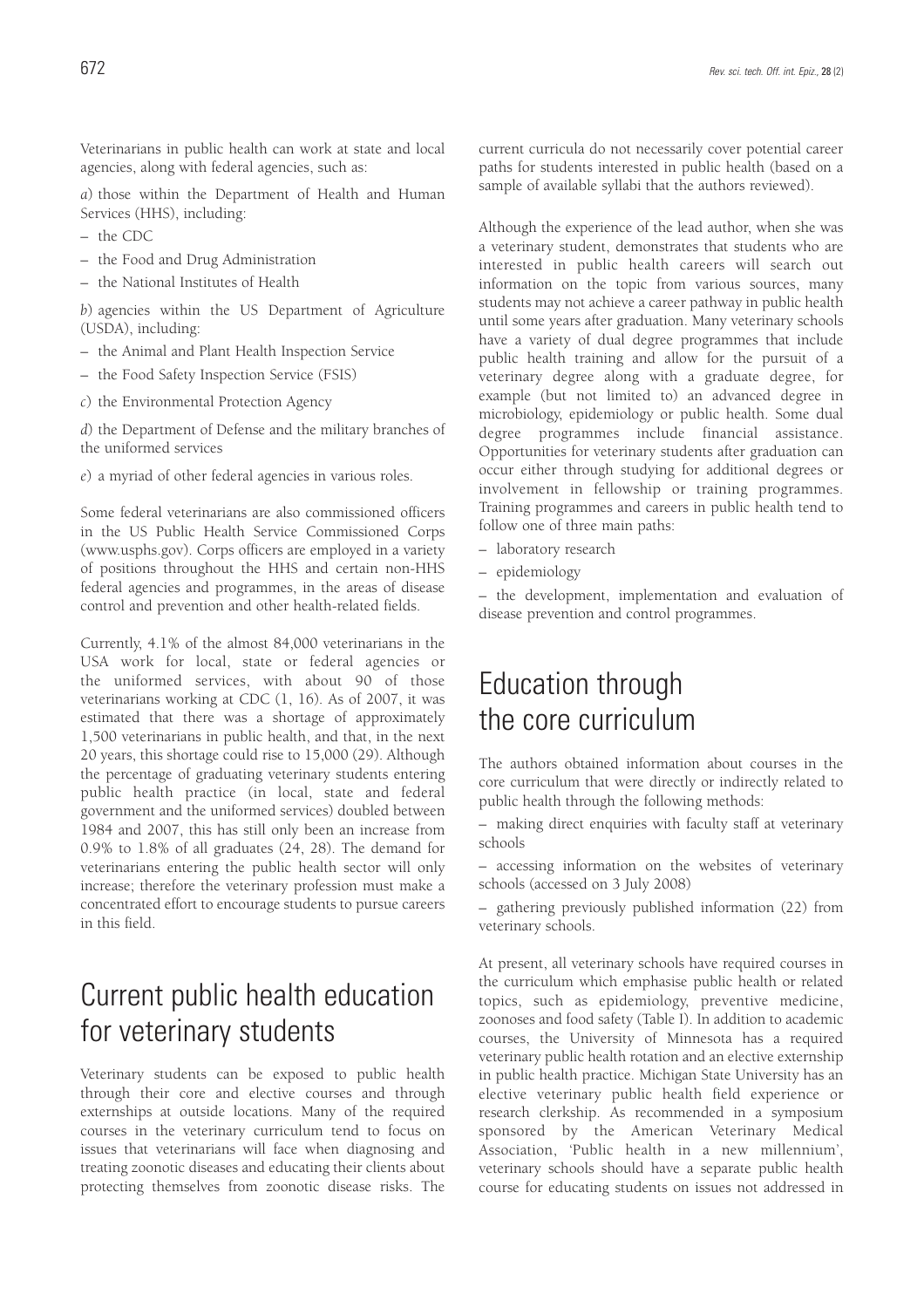#### **Table I**

**Schools and colleges of veterinary medicine in the United States of America that include a public health or related course as part of the required curriculum**

| <b>School</b>                         | Required course in public health (PH) or related topic (RT) (a) | Source of information (b) |
|---------------------------------------|-----------------------------------------------------------------|---------------------------|
| Auburn University                     | PH                                                              | website                   |
| Colorado State University             | <b>RT</b>                                                       | website                   |
| <b>Cornell University</b>             | PH                                                              | personal communication    |
| Iowa State University                 | PH                                                              | website                   |
| Kansas State University               | <b>RT</b>                                                       | personal communication    |
| Louisiana State University            | PH                                                              | personal communication    |
| Michigan State University             | PH                                                              | website                   |
| Mississippi State University          | <b>RT</b>                                                       | website                   |
| North Carolina State University       | PH                                                              | personal communication    |
| Ohio State University                 | PH                                                              | Riddle et al. (22)        |
| Oklahoma State University             | PH                                                              | personal communication    |
| Oregon State University               | PH                                                              | personal communication    |
| Purdue University                     | PH                                                              | personal communication    |
| Texas A & M University                | PH                                                              | personal communication    |
| <b>Tufts University</b>               | PH                                                              | school website            |
| <b>Tuskegee University</b>            | PH                                                              | Riddle et al. (22)        |
| University of California, Davis       | PH                                                              | school website            |
| University of Florida                 | <b>RT</b>                                                       | school website            |
| University of Georgia                 | <b>RT</b>                                                       | personal communication    |
| University of Illinois, Urbana        | PH                                                              | school website            |
| University of Minnesota               | PH                                                              | personal communication    |
| University of Missouri                | PH                                                              | school website            |
| University of Pennsylvania            | PH                                                              | school website            |
| University of Tennessee               | <b>RT</b>                                                       | school website            |
| University of Wisconsin, Madison      | PH                                                              | personal communication    |
| Virginia-Maryland Regional College    | PH                                                              | school website            |
| Washington State University           | PH                                                              | school website            |
| Western University of Health Sciences | PH                                                              | personal communication    |

a) 'Related' courses are considered to be those courses that have public health implications but the term 'public health' is not specified in the course title. Examples would be: epidemiology, preventive medicine, zoonoses and food safety. Some schools above listed as 'PH' also have related courses in the required curriculum

*b)* Information obtained from the school websites was accessed on 2 July 2008. Personal communication is defined as information gained from direct contact with a staff or faculty member at the school or college of veterinary medicine.

other courses (10). The University of Florida does have a required course on careers for veterinarians and the University of Minnesota has courses in 'Public health issues' and 'Veterinary medicine opportunities'.

## Education through external experiences

The authors identified only a few organised programmes for veterinary students or recent graduates who are interested in careers in public health. The following are key examples of these kinds of programmes, which are available at both national and local agencies in the USA; others may exist. Students are encouraged to contact agencies that do not have formalised programmes if they are interested in potential public health careers with those agencies.

The O.C. Hubert Student Fellowship in International Health is available through the CDC Foundation to thirdand fourth-year veterinary students (www.cdcfoundation. org/fellowships/ochubert/index.aspx). This programme encourages students to think about public health from a global perspective by working on a priority health problem with CDC staff in a developing country for 6 to 12 weeks. The CDC also offers an epidemiology elective programme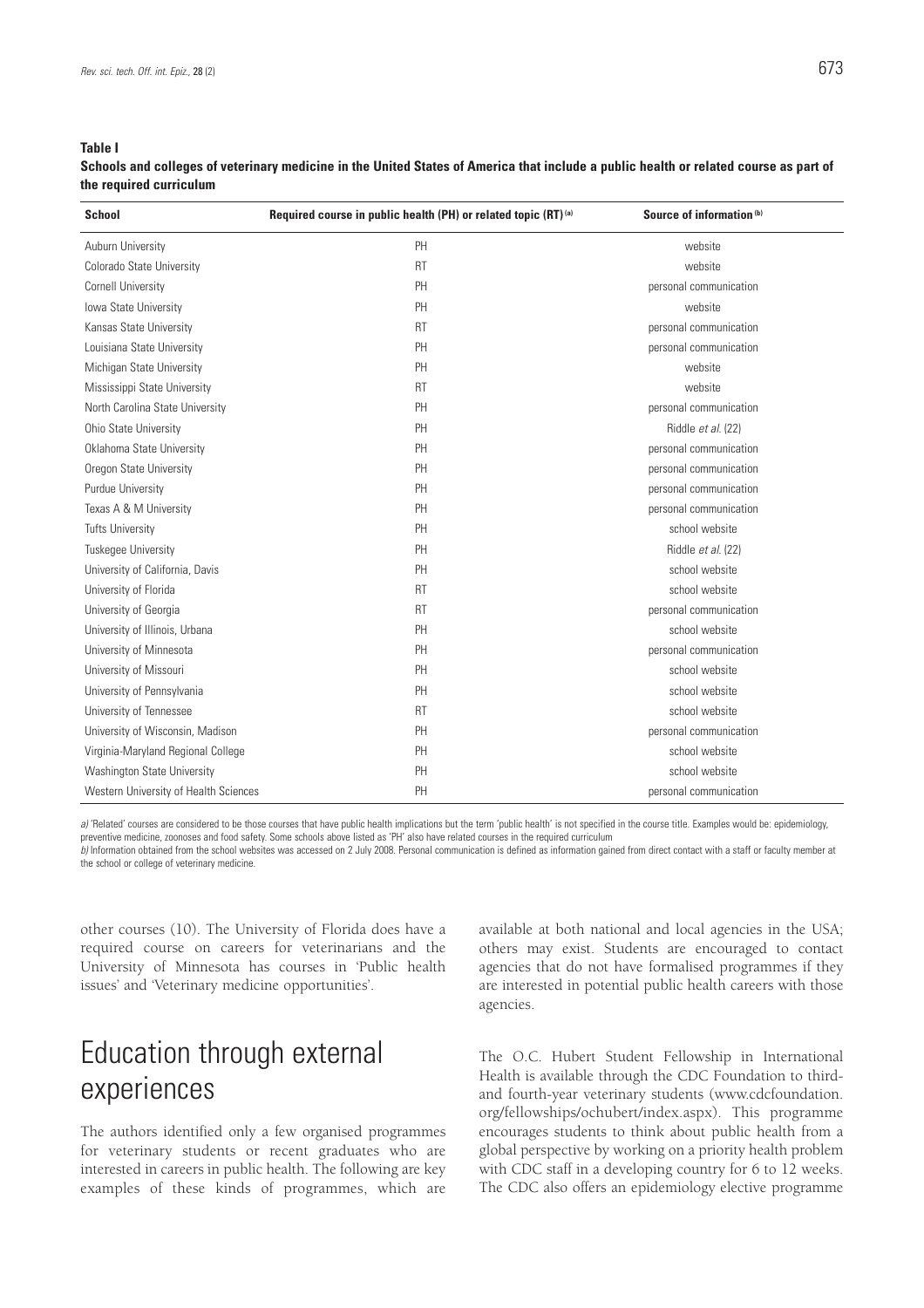for senior veterinary and medical students (www.cdc. gov/epielective). This rotation must be at least six weeks long and occur some time between September and June.

The USDA FSIS has a volunteer student programme for veterinary students (www.fsis.usda.gov/Careers/Volunteer\_ Student\_Program/index.asp). This programme has established a formalised relationship with 15 veterinary schools in the USA, but also allows participation from other students affiliated with other veterinary colleges.

The Los Angeles County Veterinary Public Health Unit also offers a veterinary student externship (http://publichealth. lacounty.gov/vet/externship/main.htm). This rotation is available to third- and fourth-year veterinary students and focuses mainly on veterinary public health, rabies and bioterrorism.

## Post-veterinary school opportunities

After graduating from veterinary school, students can pursue further degrees, such as a Master of Public Health (MPH), Master of Preventive Veterinary Medicine (MPVM), Master of Veterinary Public Health (MVPH), or doctorate (PhD) and/or training or fellowship programmes. A graduate student undertaking a PhD could focus on, but would not be limited to, such areas as:

- public health
- epidemiology
- infectious diseases
- microbiology
- bioterrorism
- immunology.

Training experiences after veterinary school generally centre on either epidemiology or laboratory research. The Epidemiologic Investigation Services at the California Department of Health Services (Cal-EIS) (www.cdph. ca.gov/programs/Pages/CaliforniaEpidemiologicInvestigati onService(Cal-EIS).aspx) or at the Epidemic Intelligence Service (EIS) at CDC (www.cdc.gov/eis/index.html) are two programmes that concentrate on training in epidemiology in the public health setting.

The Cal-EIS is a one-year fellowship for training medical professionals who have at least a Master's degree. The goal of the programme is to train epidemiologists for public health leadership positions in California. Veterinarians can apply if they have taken epidemiology and biostatistics courses at the graduate level. At present, the salary is better than most veterinary internship or residency salaries in the USA.

The Epidemic Intelligence Service (EIS) programme at CDC is a two-year, post-graduate, 'on the job' training programme for health professionals who are interested in applied public health epidemiology (www.cdc.gov/ eis/index.html) (20). Veterinarians who wish to apply are encouraged to have an MPH or equivalent, such as an MPVM, or are required, as a minimum, to have applicable public health experience. Salaries for EIS officers at CDC are comparable to or higher than average salaries of new graduates. In addition, CDC veterinarians, both during their EIS programme and later, as they pursue careers in the US government, can elect to be commissioned officers in the US Public Health Service Commissioned Corps or members of the Civil Service.

There are few fellowships for laboratory workers to gain experience in public health laboratories; although that does not mean that a motivated student could not make their own opportunities for research projects at public health institutions. Recent veterinary graduates can pursue the Emerging Infectious Disease (EID) Laboratory Fellowship Program through the American Public Health Laboratories and CDC (www.aphl.org/profdev/fellowships/ eid/Pages/default.aspx), as well as the American Society for Microbiology/CDC Program in Infectious Disease and Public Health Microbiology (www.asm.org/asm/?option= com\_content&view=article&id=15497&Itemid=338). Both of these programmes offer two years of post-doctorate experience, with a salary that is better than that of a graduate student but less than the average practising veterinarian. However, they do offer health insurance, relocation costs and some financial support for professional development. Other potential laboratory research programmes at CDC can be found at www.cdc. gov/phtrain/applied\_lab\_research.html.

## Expanding the opportunities for veterinary students

Riddle *et al.* (22) stated that veterinary schools need to offer students 'educational opportunities that will enable them to think beyond traditional clinical roles and geopolitical boundaries'. Expanding educational opportunities is essential for veterinary students who may be interested in non-traditional career paths, such as public health practice. It is also important that veterinary schools offer courses, such as the programme at the University of Florida, that have a primary focus on the different career paths for veterinarians. These courses encourage students to realise that they have career opportunities beyond those of private practitioner, academician or state veterinarian.

Outreach from veterinarians working in public health and faculty members interested in public health could also be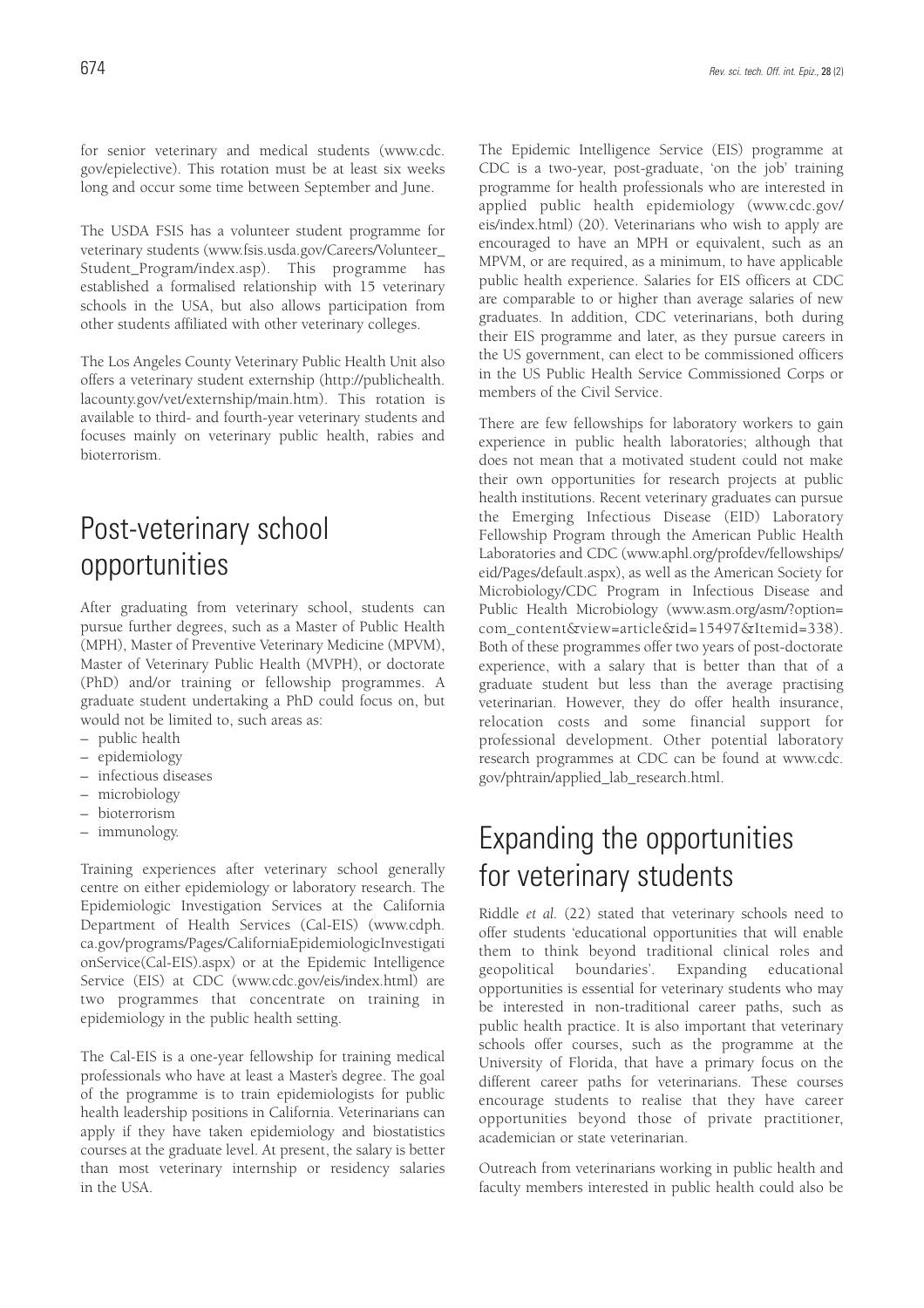very influential for students. Over the years, CDC veterinarians have attempted, when travelling to areas in the vicinity of a veterinary school for their official duties, to arrange to speak to the veterinary students. Seminars about the jobs that public health veterinarians perform can also be very educational and inspiring for veterinary students. Furthermore, the CDC started a 'CDC Veterinary Student Day' in 2005, and more than 350 students and faculty staff attended the most recent event in 2008 (5).

Reaching out to veterinary students in this way and pointing out the many opportunities in the field of public health will help to open a window that they may not even have realised existed. Moreover, it will assist in meeting the future demand for the valuable knowledge that veterinarians possess.

### Pathways to public health that have worked **Traditional pathways to a public health career (Dr M. Kathleen Glynn)**

Many veterinarians currently working in public health, including myself, have followed a classic pathway to prepare for public health careers through the academic or other training programmes outlined above. My pathway to public health came through the acquisition of a Master's degree in Preventive Veterinary Medicine, followed by applied training in Cal-EIS and the EIS programme at CDC, which ultimately led to a public health career with CDC, as discussed in Pappaioanou *et al.* (20). Since completing my training, my public health experience at CDC has included conducting public health surveillance for nationally notifiable, potential bioterrorism-associated diseases and HIV/AIDS, and leadership in epidemiology and laboratory programmes for bacterial zoonoses.

Veterinarians who have acquired similar training and followed this traditional path have entered into public health at the local, state or federal level in a variety of ways. Conventional routes of employment, such as identifying available positions and applying for them, remain a standard. These types of positions can include those found within state or local health departments that co-ordinate such veterinary public health activities as disease prevention programmes against rabies or vector-borne diseases. In these cases, veterinary training may be either a job requirement or a strong benefit. Alternatively, veterinarians can also successfully compete for positions that are more generally classified as suitable for epidemiologists or other health scientists, and that do not require a veterinary doctoral degree.

Another common career entry route for veterinarians is to build upon collaborative work that occurred as part of their training, i.e. turning this academic or other training collaboration into career opportunities with local, state or federal public health agencies. For example, of the 118 veterinarians that participated in the CDC EIS programme between 1977 and 2000, 80% went on to careers in local, state or federal public health (20).

### **Non-traditional pathways to a public health career (Dr Robyn Stoddard)**

As a somewhat recent graduate from veterinary school (University of California, Davis, 2000), I never imagined that I would be working in the field of public health. My career goals since college were focused on wildlife research. My interest in infectious diseases did not develop until I began taking courses in microbiology during veterinary school. Upon completing veterinary school, my graduate research focused on the use of antimicrobial drugs at the Marine Mammal Center, a marine mammal rehabilitation facility. After beginning the project, we quickly realised the potential for using data on pathogenic and antimicrobialresistant faecal bacteria (26) in northern elephant seals (*Mirounga angustirostris*) for risk factor analysis on the exposure of these seals to faecal pollution in the marine environment (25). Although it was not my original intention, I found my research had implications for public health and the great majority of my funding came from the National Ocean and Atmospheric Administration Oceans and Human Health Initiative, whose goal is to identify crucial areas of concern in the connection between the oceans and public health.

As I neared the end of my schooling, I then began looking to the next step and applied for the EID Laboratory Fellowship, along with several other programmes. I was invited for an interview for this fellowship. During the interview process, I met with several scientists in the Bacterial Zoonoses Branch (BZB) at CDC who were interested in working with me. Although I did not receive the EID fellowship, BZB identified alternate funding to employ me as a post-doctoral fellow, which has since led to a permanent position as a microbiologist. Through my training as a veterinarian and my graduate experience, which included course work, research and teaching veterinary students in microbiology, I found that I had the perfect framework for a career as a veterinarian in public health.

## The influx of veterinarians into public health jobs

In the past two decades, there have been three major areas that have specifically attracted and successfully recruited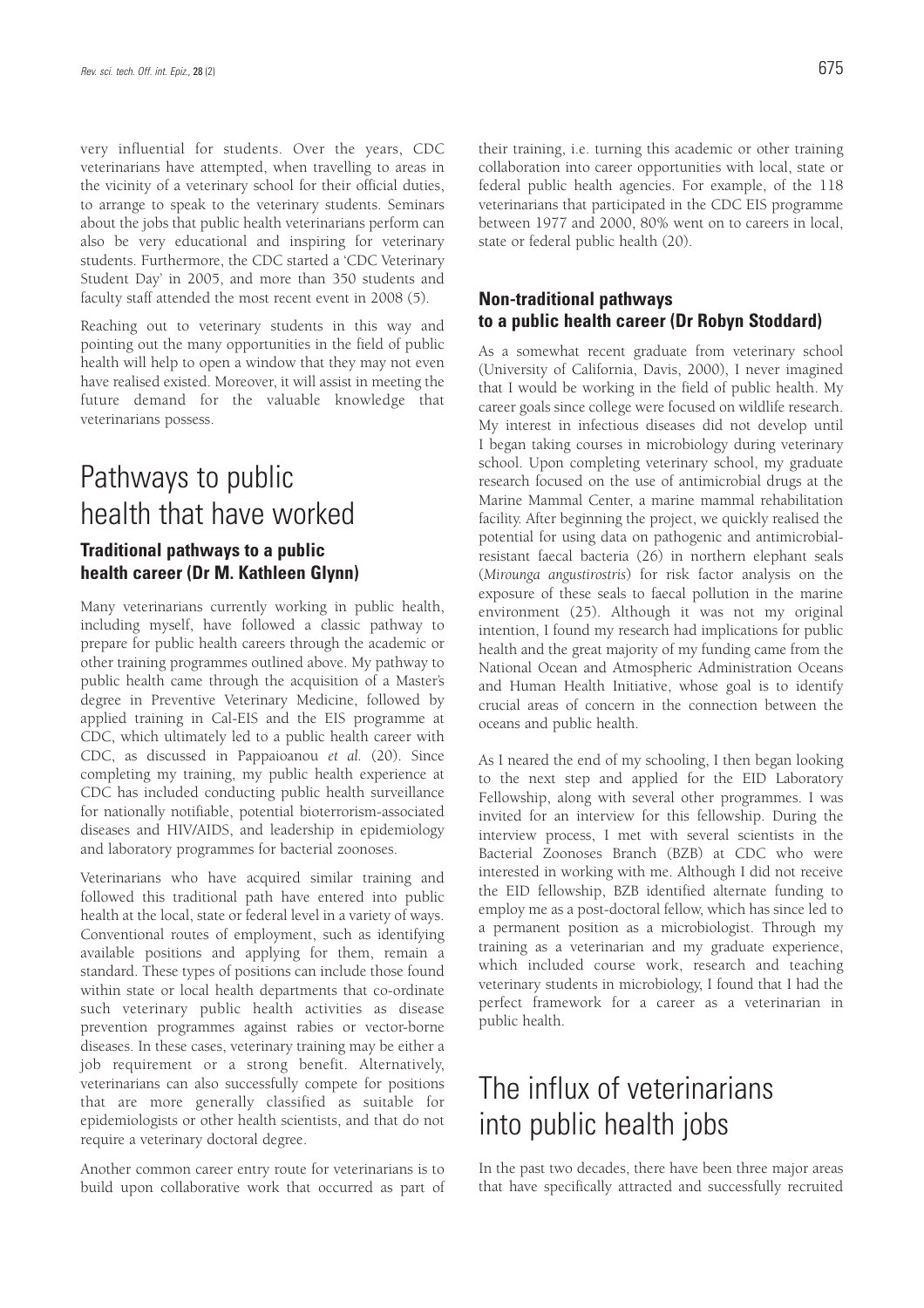veterinarians into public health work. Each has been in the infectious disease area. They are: HIV/AIDS, bioterrorism and emerging infectious diseases. For the first of these, HIV/AIDS, veterinarians have been able to provide specific skills for population-based surveillance and the study and prevention of epidemics at the population level. In particular, veterinarians have found public health opportunities by applying their knowledge of opportunistic infections that may be associated with companion animal/pet ownership (7, 8, 9).

A second infectious disease area in which veterinarians have successfully identified public health career opportunities is in the public health response to bioterrorism. Most of the identified bioterrorism threat agents are zoonotic pathogens (23), and have been classified as priority agents because they can have substantial effects (morbidity and/or mortality) on both human and animal populations. As well as being invaluable sources of information on zoonotic diseases, veterinarians have been able to contribute to public health by working with animal health partners, such as local and national humane associations or agricultural extension and education programmes, to recognise sentinel events in animal populations as early indicators of potential bioterrorism (2, 19, 21).

Emerging and re-emerging diseases are increasingly being linked with zoonotic disease issues. Some 60% to 70% of emerging infection events in the past half-century have had a zoonotic component (12). Many of the recent global epidemics have involved zoonotic agents (4, 11), and control of these epidemics increasingly relies on interventions in the animal population or at the animalhuman interface (18). This recognition of the crucial role of zoonotic diseases in public health led to the establishment of the CDC National Center for Zoonotic, Vector-borne, and Enteric Diseases in 2007, and to the continued call for collaborations between veterinary and human medicine to combat these emerging threats (3, 13, 15, 17).

More recently, a specific emerging infectious disease – the epizootic of the highly pathogenic avian influenza (HPAI) H5N1, with its potential for virus mutation and development into a human pandemic – has further highlighted the crucial role of veterinarians in public health (27). Most recently, the emergence of pandemic H1N1 2009 influenza virus among people, and the potential for spread from humans into swine populations, again called upon veterinary experts. Veterinarians have found new opportunities in public health, serving as leaders to identify and implement crucial control measures to prevent further transmission among bird populations, and to discover the factors at the animal-human interface that support bird-to-human transmission (14). Issues such

as influenza and other emerging zoonotic diseases will continue to highlight the need for more veterinarians in public health. It will be the responsibility of the veterinary community to appropriately educate and recruit veterinarians to public health careers.

### Conclusion

The role of animals and wildlife in human diseases continues to increase, which correspondingly increases the demand for veterinarians working in public health. The authors have reviewed the current status of veterinary education and training opportunities in public health in the USA, described ways in which veterinary students can be made aware of careers in public health and explored the avenues in which they can pursue such careers, if interested. These opportunities, along with the new 'One World, One Health' curriculum at the University of Calgary, described elsewhere in this issue (6), are certainly steps in the right direction. A very major question arises, however, and that is whether enough veterinary students are pursuing public health careers to meet the national and global demands. All the evidence at hand seems to suggest that this is not the case. The veterinary community is charged with the challenge of expanding these educational and training opportunities and ensuring the consistent integration of public health practice and concepts into the veterinary curriculum. The future success of all combined public health efforts against zoonotic disease is dependent upon well-trained and motivated veterinarians entering public health service, and more must be done by and for the veterinary profession to meet its obligation to society in this very crucial area.

### Acknowledgements

The authors would like to thank the following people for information on the curriculum at their veterinary school: Dr Kathy Salisbury, Purdue University; Dr Lorin Warnick, Cornell University; Kate Hanson, University of Minnesota; Dr Margaret Slater, Texas A & M University; Dr Joe Taboada, Louisiana State University; Paige Pence, University of Georgia; Dr Chris Ross, Oklahoma State University; Dr Patricia Payne, Kansas State University; Dr Chris Olsen, University of Wisconsin-Madison; Drs Jay Levine and Peter Cowen, North Carolina State University; Dr Sue Tornquist, Oregon State University; and Dr Stephen Waldhalm, Western University of Health Sciences. In particular, the authors would like to thank Drs Jennifer Adelini, Emily Beeler, Karen Ehnert and Arlene Buchholz, for sharing their career pathways and experience.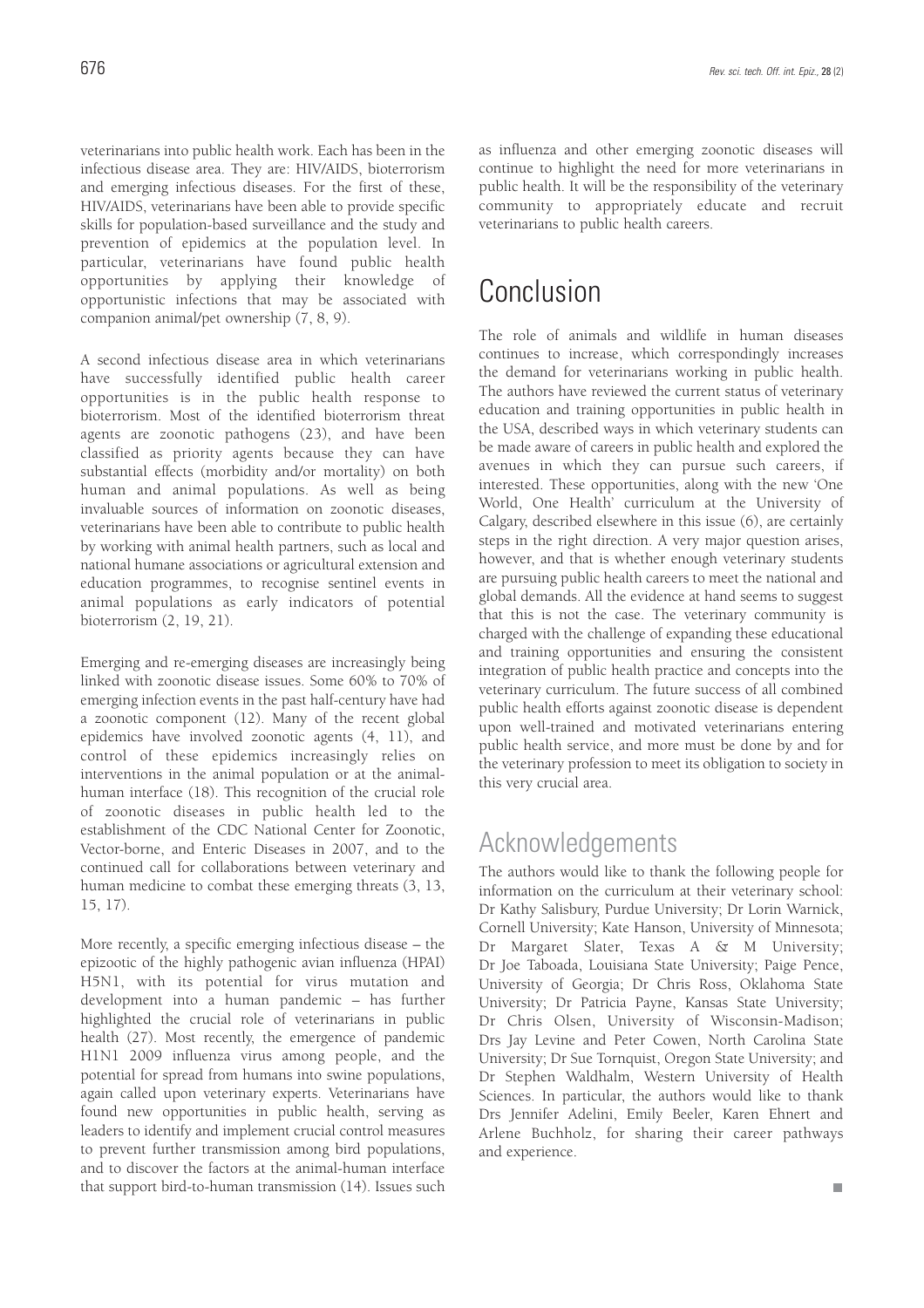### **Ouvrir aux futurs vétérinaires des passerelles vers la santé publique**

R.A. Stoddard & M.K. Glynn

### **Résumé**

L'Organisation mondiale de la santé définit la santé publique vétérinaire comme « la contribution de la connaissance et de l'application de la science vétérinaire au bien-être physique, mental et social de l'homme ». Le rôle joué par les animaux et la faune sauvage en tant que sources des maladies affectant l'homme ne cesse de croître. La nécessité de recourir à des vétérinaires de santé publique augmentera en parallèle, de sorte que la profession vétérinaire doit se mobiliser pour encourager les étudiants en médecine vétérinaire à s'orienter vers cette filière, en multipliant les possibilités de formations et de stages destinées aussi bien aux étudiants qu'aux vétérinaires diplômés. Les auteurs décrivent quelques possibilités de formation dans le domaine de la santé publique vétérinaire et de voies d'accès à cette profession, en particulier aux États-Unis d'Amérique.

#### **Mots-clés**

Carrière – États-Unis d'Amérique – Médecine vétérinaire – Programme d'enseignement – Santé publique – Santé publique vétérinaire – Sensibilisation des étudiants. п

**Abrir el horizonte profesional de los estudiantes de veterinaria a las cuestiones de salud pública**

R.A. Stoddard & M.K. Glynn

#### **Resumen**

La Organización Mundial de la Salud define la salud pública veterinaria como 'la suma de todas las contribuciones al bienestar físico, mental y social de los seres humanos mediante la comprensión y aplicación de la ciencia veterinaria'. Los animales y la fauna salvaje tienen un papel cada vez más importante como origen de enfermedades que afectan al hombre. Ello inducirá un constante aumento de la demanda de veterinarios especializados en salud pública y exigirá que la profesión redoble esfuerzos para alentar a los estudiantes a hacer carrera en este ámbito y mejore su oferta de formación y experiencia en la materia dirigida tanto a estudiantes como a titulados en veterinaria. Los autores describen las posibilidades de formación o de ejercicio de la salud pública veterinaria hoy por hoy existentes, centrándose especialmente en los Estados Unidos de América.

### **Palabras clave**

Carrera – Estados Unidos de América – Información para estudiantes – Medicina veterinaria – Plan de estudios – Proyección – Salud pública – Salud pública veterinaria.п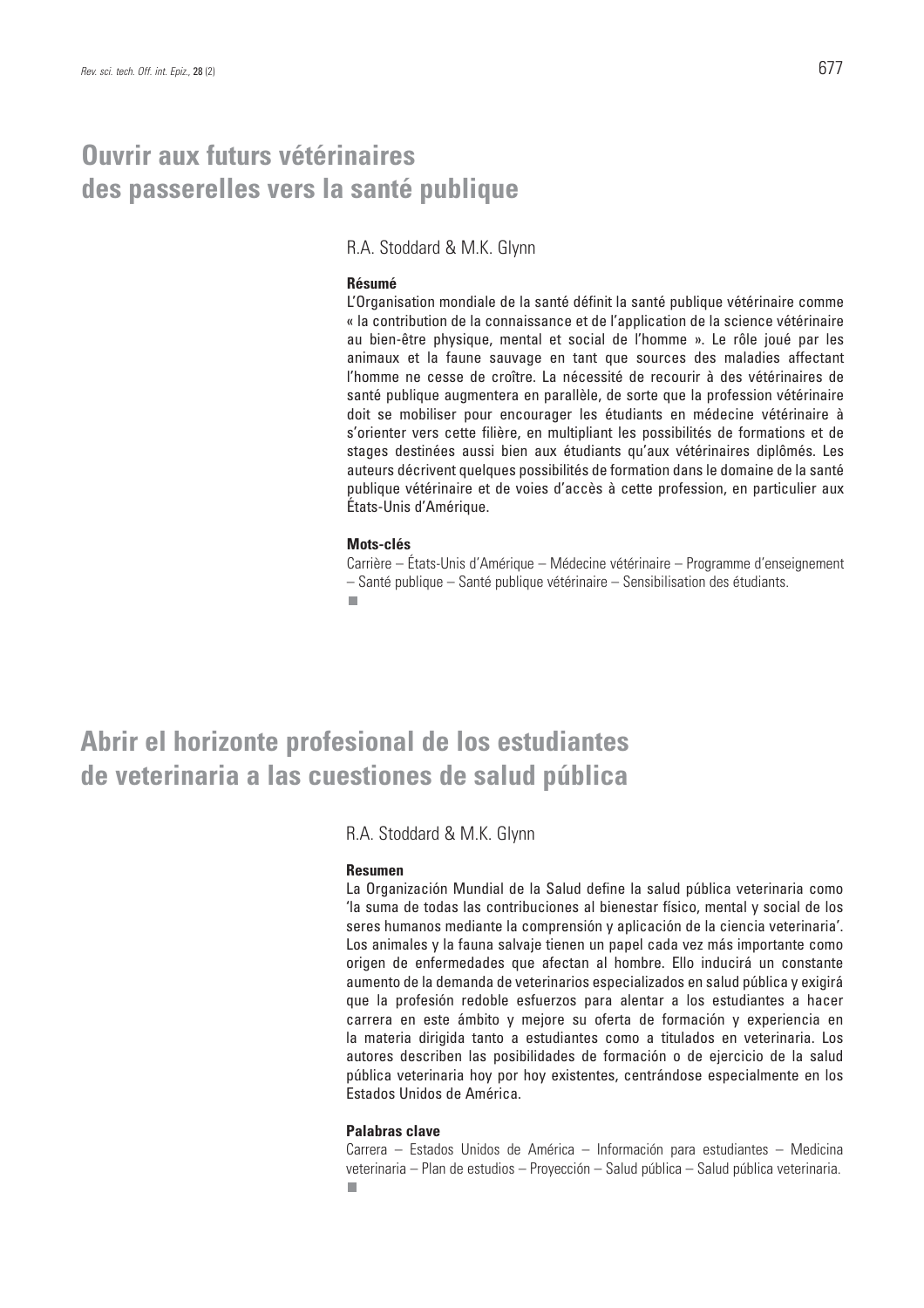- 1. American Veterinary Medical Association (2008). Market research statistics: U.S. veterinarians: 2007. Available at: www.avma.org/reference/marketstats/usvets.asp (accessed on 11 July 2008).
- 2. Ashford D.A., Gomez T.A., Noah D.L., Scott D.P. & Franz D.R. (2000). – Biological terrorism and veterinary medicine in the United States. *JAVMA*, **217** (5), 664-667.
- 3. Basilio P. (2008). Confronting the triple threat. *Vet. Forum*, **25** (8), 25.
- 4. Centers for Disease Control and Prevention (CDC) (2007). Rift Valley fever outbreak – Kenya, November 2006 – January 2007. *MMWR*, **56** (4), 73-76.
- 5. Centers for Disease Control and Prevention (CDC) (2008). Vet Day aims to spark interest in public health careers, CDC in the news. Available at: www.cdc.gov/news/2008/03/ vetday.html (accessed on 17 October 2008).
- 6. Cribb A. & Buntain B. (2009). Innovation in veterinary medical education: the concept of 'One World, One Health' in the curriculum of the Faculty of Veterinary Medicine at the University of Calgary*. In* Veterinary education for global animal and public health (D.A. Walsh, ed.). *Rev. sci. tech. Off. int. Epiz.*, **28** (2), 753-762.
- 7. Davis R.G. (2008). HIV/AIDS and the veterinary practitioner – making a difference. *Compend. cont. Educ. pract. Vet.*, **30** (3), 128-130.
- 8. Glaser C.A., Angulo F.J. & Rooney J.A. (1994). Animalassociated opportunistic infections among persons infected with the human immunodeficiency virus. *Clin. infect. Dis.*, **18** (1), 14-24.
- 9. Grant S. & Olsen C.W. (1999). Preventing zoonotic diseases in immunocompromised persons: the role of physicians and veterinarians. *Emerg. infect. Dis.*, **5** (1), 159-163.
- 10. Groves M.G. (2000). Public health education of veterinarians and veterinary students for the future. *JAVMA*, **217** (12), 1831-1833.
- 11. Heeney J.L. (2006). Zoonotic viral diseases and the frontier of early diagnosis, control and prevention. *J. intern. Med.*, **260** (5), 399-408.
- 12. Jones K.E., Patel N.G., Levy M.A., Storeygard A., Balk D., Gittleman J.L. & Daszak P. (2008). – Global trends in emerging infectious diseases. *Nature*, **451** (7181), 990-993.
- 13. Kahn L.H. (2006). Confronting zoonoses, linking human and veterinary medicine. *Emerg. infect. Dis.*, **12** (4), 556-561.
- 14. Kelly T.R., Hawkins M.G., Sandrock C.E. & Boyce W.M. (2008). – A review of highly pathogenic avian influenza in birds, with an emphasis on Asian H5N1 and recommendations for prevention and control. *J. avian Med. Surg*., **22** (1), 1-16.
- 15. King L.J. (2006). Veterinary medicine and public health at CDC. *MMWR*, **55** (Suppl. 2), 7-9.
- 16. King L.J. (2008). Collaboration in public health: a new global imperative. *J. vet. med. Educ.*, **35** (2), 150.
- 17. King L.J., Anderson L.R., Blackmore C.G., Blackwell M.J., Lautner E.A., Marcus L.C., Meyer T.E., Monath T.P. *et al.* (2008). – Executive summary of the American Veterinary Medical Association One Health Initiative Task Force report. *JAVMA*, **233** (2), 259-261.
- 18. Lutticken D., Segers R.P. & Visser N. (2007). Veterinary vaccines for public health and prevention of viral and bacterial zoonotic diseases*. In* Animal vaccination – Part 1: development, production and use of vaccines (P.-P. Pastoret, M. Lombard & A.A. Schudel, eds). *Rev. sci. tech. Off. int. Epiz.*, **26** (1), 165-177.
- 19. Murphy F.A. (2008). Emerging zoonoses: the challenge for public health and biodefense. *Prev. vet. Med.*, **86** (3-4), 216- 223. E-pub.: 18 April 2008.
- 20. Pappaioanou M., Garbe P.L., Glynn M.K. & Thacker S.B. (2003). – Veterinarians and public health: the Epidemic Intelligence Service of the Centers for Disease Control and Prevention, 1951-2002. *J. vet. med. Educ.*, **30** (4), 383-391.
- 21. Rabinowitz P., Gordon Z., Chudnov D., Wilcox M., Odofin L., Liu A. & Dein J. (2006). – Animals as sentinels of bioterrorism agents. *Emerg. infect. Dis*., **12** (4), 647-652.
- 22. Riddle C., Mainzer H. & Julian M. (2004). Training the veterinary public health workforce: a review of educational opportunities in US veterinary schools. *J. vet. med. Educ.*, **31** (2), 161-167.
- 23. Rotz L.D., Khan A.S., Lillibridge S.R., Ostroff S.M. & Hughes J.M. (2002). – Public health assessment of potential biological terrorism agents. *Emerg. infect. Dis.*, **8** (2), 225-230.
- 24. Shepherd A.J. (2007). Employment, starting salaries, and educational indebtedness of year 2007 graduates of US veterinary medical colleges. *JAVMA*, **231** (12), 1813-1816.
- 25. Stoddard R.A., Atwill E.R., Gulland F.M.D., Miller M.A., Dabritz H.A., Byrne B.A., Paradies D.M., Worcester K.R. *et al.* (2008). – Risk factors for infection with pathogenic and antimicrobial-resistant fecal bacteria in northern elephant seals in California. *Public Hlth Rep.*, **123** (3), 360-370.
- 26. Stoddard R.A., Gulland F.M.D., Atwill E.R., Lawrence J., Jang S. & Conrad P.A. (2005). – *Salmonella* and *Campylobacter* spp. in northern elephant seals, California. *Emerg. infect. Dis.*, **11** (12), 1967-1969.
- 27. Webster R.G. & Hulse D.J. (2004). Microbial adaptation and change: avian influenza. *Rev. sci. tech. Off. int. Epiz.*, **23** (2), 453-465.